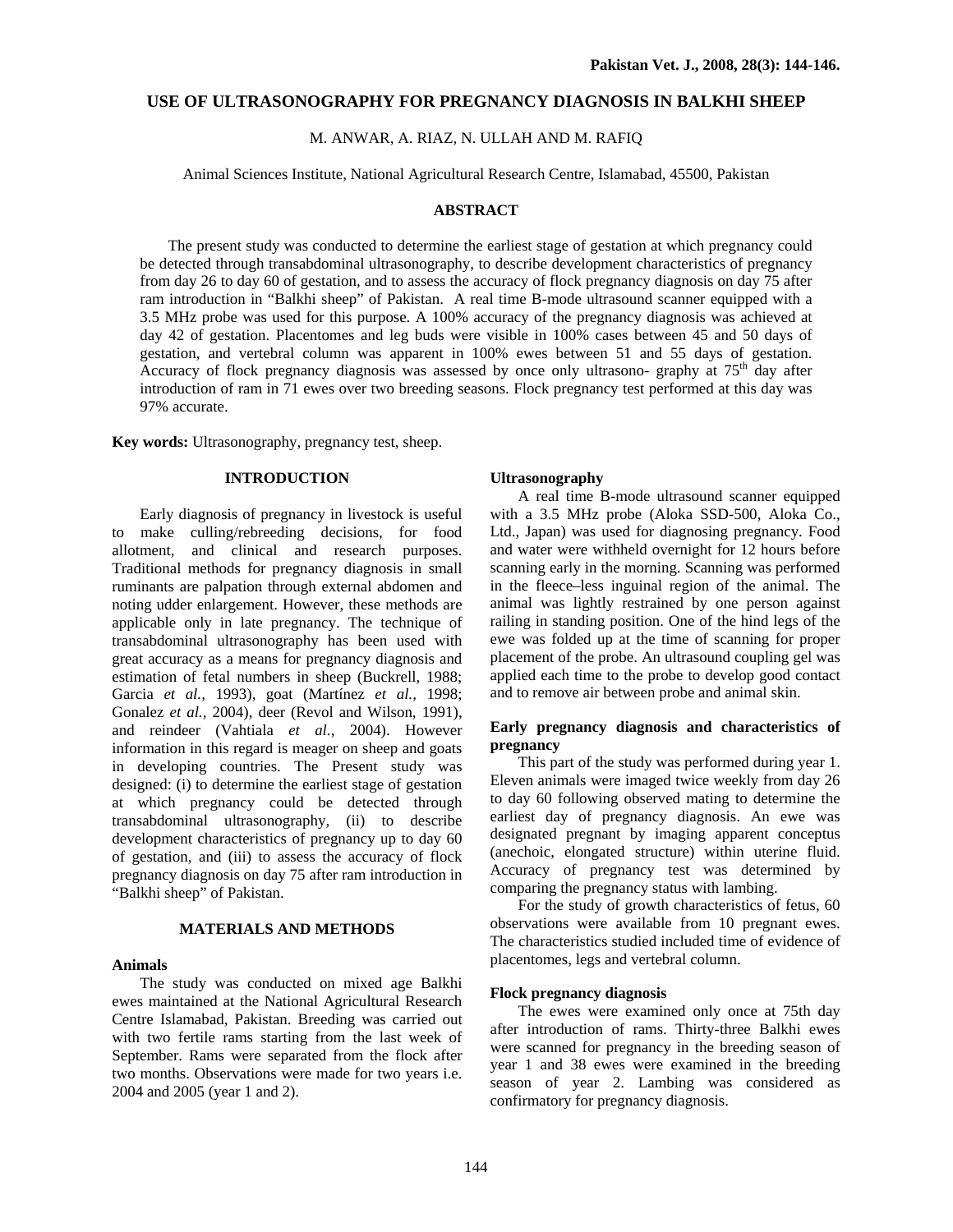#### **RESULTS AND DISCUSSION**

#### **Early pregnancy diagnosis**

 Ten ewes were detected pregnant by day 42 of gestation. The eleventh one was detected non pregnant until day 60 post mating; she did not lamb and was not included in calculating accuracy of pregnancy diagnosis. Three ewes (out of ten) were detected pregnant first time at day 26-30 of gestation, 5 ewes at day 31-35, one ewe at day 36-40 and one at day 42. So, accuracy of pregnancy detection was 30% at day 26-30, 80% at day 31-35, 90% at days 36-40 and 100% at day 42 of gestation by transabdominal ultrasonography using a 3.5 MHz probe. External probes of frequency 3.0 to 3.5 MHz have been found most suitable to cover a wide range of stages of pregnancy in sheep (Wilkins and Fowler, 1984). A 95% accuracy in the diagnosis of pregnancy from 40 to 50 days has been reported using a 3 MHz probe (Fowler and Wilkins, 1984).

#### **Characteristics of pregnancy**

The chronological sequence of ultrasonographic observations of placentomes, leg buds and vertebrae is shown in Table 1 and Fig. 1. Placentomes and leg buds were visible in 100% cases between 45 and 50 days of gestation, and vertebral column was apparent in 100% ewes between 51 and 55 days of gestation. Russel (1989) reported that placentomes can be identified from about day 40 as echoic circular structures in sheep.

### **Flock pregnancy diagnosis**

 The results of flock pregnancy test conducted 75 days after introduction of ram are presented in Table 2.

The accuracy of pregnancy diagnosis at this stage as confirmed by lambing over two years was 97%. The lambing dates and service records revealed that 97% of ewes conceived within 27 and 34 days after

 introduction of rams in year 1 and 2, respectively. One of the ewes received three services to become pregnant on day 54 after ram introduction during year 1, and one of the young ewes was served 48 days after ram introduction during year 2. Both of these animals lambed later on, however they were diagnosed non pregnant at 75 days after ram introduction. According to Buckrell (1988), majority of pregnant ewes are at the ideal stage for an ultrasound evaluation at 75 days from first introduction of the ram to the flock. Russel (1989) recommended that a flock should be scanned from 80 to 105 days after the beginning of mating, as majority of ewes will be mated within 35 days. This finding is in agreement with the present study where 97% of the Balkhi ewes became pregnant within 34 days after introduction of ram.

 It is concluded that a 100% accuracy of pregnancy diagnosis in Balkhi ewes may be achieved at day 42 of gestation by transabdominal ultrasono- graphy using a 3.5 MHz probe, and flock pregnancy test on Balkhi ewes conducted 75 days after introduction of ram was 97% accurate.

# **Acknowledgements**

 We are thankful to Mr. M. Hanif and Mr. Iftikhar Mehdi for assistance during the trial. The ultrasound apparatus was purchased with a grant from Agricultural Linkages Programme (ALP-01-01-03-05), Pakistan Agricultural Research Council, Islamabad.

**Table 1: Development characteristics of early pregnancy in Balkhi ewes observed by transabdominal ultrasonography** 

|                   | <b>Ewes depicting</b> |                  |                  |  |  |
|-------------------|-----------------------|------------------|------------------|--|--|
| Days after mating | <b>Placentomes</b>    | Leg buds         | Vertebral column |  |  |
| $26 - 30$         | $0/3$ (0 %)           | $0/3$ (0 %)      |                  |  |  |
| $31 - 35$         | $3/8$ (37.5%)         | $0/8$ (0 %)      | -                |  |  |
| $36-40$           | $5/9(55.6\%)$         | $2/7(33.3\%)$    |                  |  |  |
| $41 - 45$         | $8/10(80.0\%)$        | 6/9(66.7%)       | $0/9(0\%)$       |  |  |
| $45 - 50$         | $10/10(100.0\%)$      | $10/10(100.0\%)$ | $4/8(50.0\%)$    |  |  |
| $51 - 55$         |                       |                  | $10/10(100.0\%)$ |  |  |

 \* The columns indicate = Number of ewes depicting the character/total ewes examined (percent ewes depicting the character).

**Table 2: Accuracy of flock pregnancy diagnosis in Balkhi ewes by transabdominal ultrasonography at day 75 after ram introduction**

| $\frac{1}{2}$ |                     |                            |          |                              |  |  |
|---------------|---------------------|----------------------------|----------|------------------------------|--|--|
| Year          | No. of ewes scanned | <b>Reproductive status</b> |          | <b>Accuracy</b> <sup>8</sup> |  |  |
|               |                     | $P/C^*$                    | $NP/C**$ |                              |  |  |
|               | 33                  | 27/28                      | 5/5      | 32/33 (97%)                  |  |  |
|               | 38                  | 29/30                      | 8/8      | 37/38 (97%)                  |  |  |
| Total         |                     | 56/58                      | 13/13    | 69/71(97%)                   |  |  |
|               |                     |                            |          |                              |  |  |

 $*$  P/C = declared as pregnant on day 75/confirmed pregnant at lambing.

\*\*  $NP/C$  = declared non-pregnant on day 75/confirmed non-pregnant at lambing.

**§** Accuracy = Number of correctly diagnosed ewes at day 75/total ewes scanned (percentage).